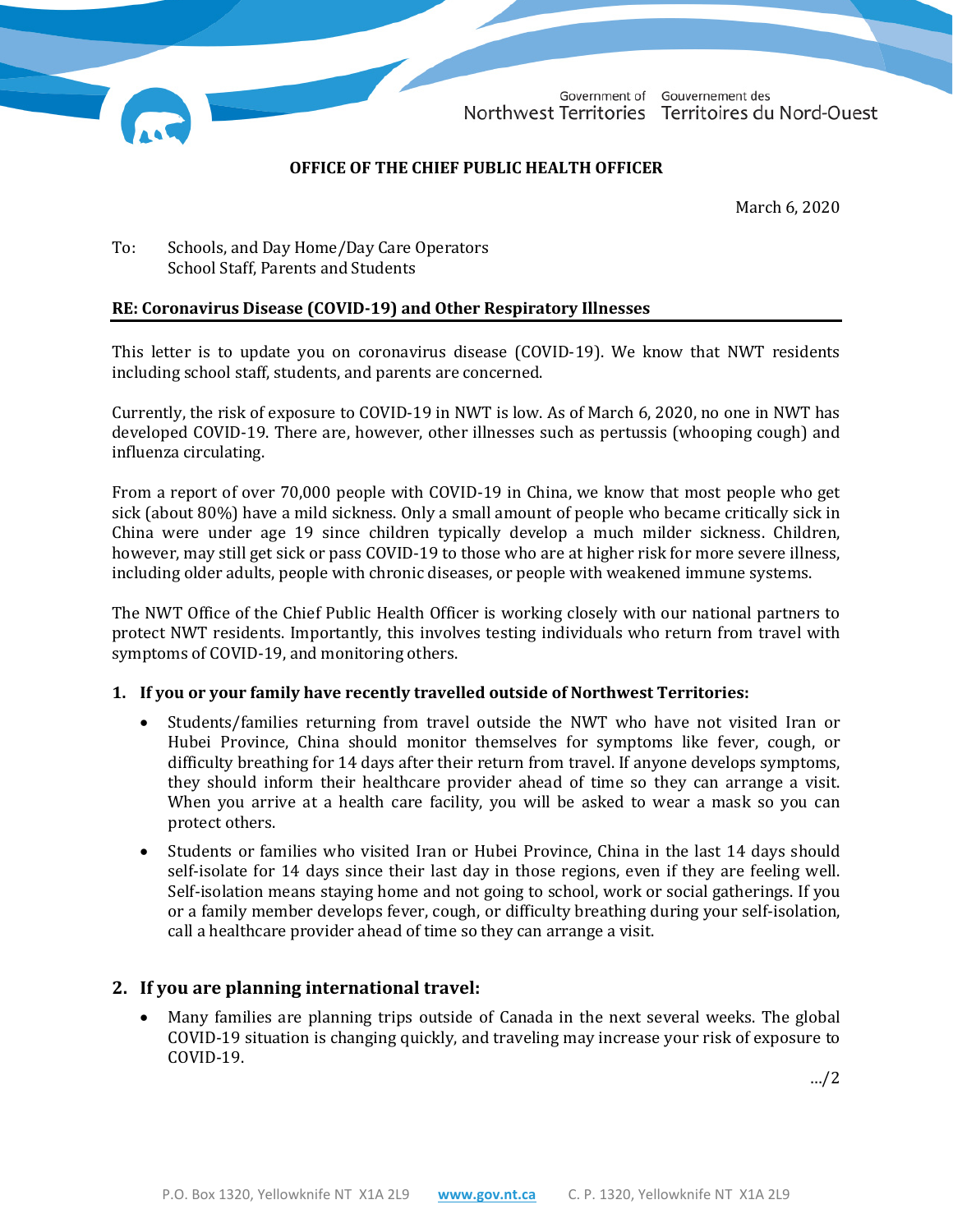Stay up to date with Government of Canada travel alerts [https://www.canada.ca/en/public](https://www.canada.ca/en/public-health/services/diseases/2019-novel-coronavirus-infection/latest-travel-health-advice.html)[health/services/diseases/2019-novel-coronavirus-infection/latest-travel-health](https://www.canada.ca/en/public-health/services/diseases/2019-novel-coronavirus-infection/latest-travel-health-advice.html)[advice.html](https://www.canada.ca/en/public-health/services/diseases/2019-novel-coronavirus-infection/latest-travel-health-advice.html)

or here for real time

[https://www.arcgis.com/apps/opsdashboard/index.html#/bda7594740fd40299423467b](https://www.arcgis.com/apps/opsdashboard/index.html#/bda7594740fd40299423467b48e9ecf6) [48e9ecf6](https://www.arcgis.com/apps/opsdashboard/index.html#/bda7594740fd40299423467b48e9ecf6)

- Ensure your immunizations are up to date, and that you received any necessary immunizations for the country you are travelling to. Although there is no vaccine for COVID-19, this will help reduce your chances of getting other disease while on your trip. Travel immunizations require advance planning with your local public health unit or health centre.
- During travel:
	- o wash your hands regularly,
	- o avoid contact with animals (dead or alive),
	- o avoid surfaces with animal droppings or secretions on them,
	- o avoid close contact with sick people,
	- o be aware of the local health situation,
	- o follow local public health advice.

## **3. General advice to prevent infections**

- We recommend that all families follow healthy respiratory practices (see attached posters):
	- a. **STAY HOME** if you are sick (if you child is sick make sure to keep them home)
		- o Wear a mask if you are sick and must go out especially if you are in a waiting room or in places with large crowds.
		- $\circ$  If you need to see your healthcare provider ask for a mask when you get there
	- b. **Avoid close contact** with others if you are sick
	- c. **Turn and cover your nose/mouth** with a disposable tissue for every cough/sneeze
		- o If a tissue is not available cough/sneeze into your elbow
	- d. **Throw used tissues in the garbage**
		- o If there is no garbage, carry a small plastic bag to put used tissues in and throw out later
	- e. **Wash your hands frequently**.
		- o Wash them after coughing or sneezing, if they are dirty, using the bathroom, or before eating.
		- o Wash your hands with soap and water for at least 20 seconds or use an alcohol-based sanitizer if water is not available.
	- f. **Clean/Disinfect any surfaces or objects** you or someone else might have touched while sick
- While there is no vaccine to protect against COVID-19, vaccines protect against other infectious diseases. Please see the [NWT Immunization Schedule.](https://www.hss.gov.nt.ca/en/services/immunization-vaccination) Ensuring your immunizations are up to date before travel or participation in large sporting or cultural events can prevent serious infections like pertussis or influenza. To find out your immunization status or to book an appointment for immunizations call your [public health](https://www.hss.gov.nt.ca/en/hospitals-and-health-centres)  [unit or local community health centre.](https://www.hss.gov.nt.ca/en/hospitals-and-health-centres)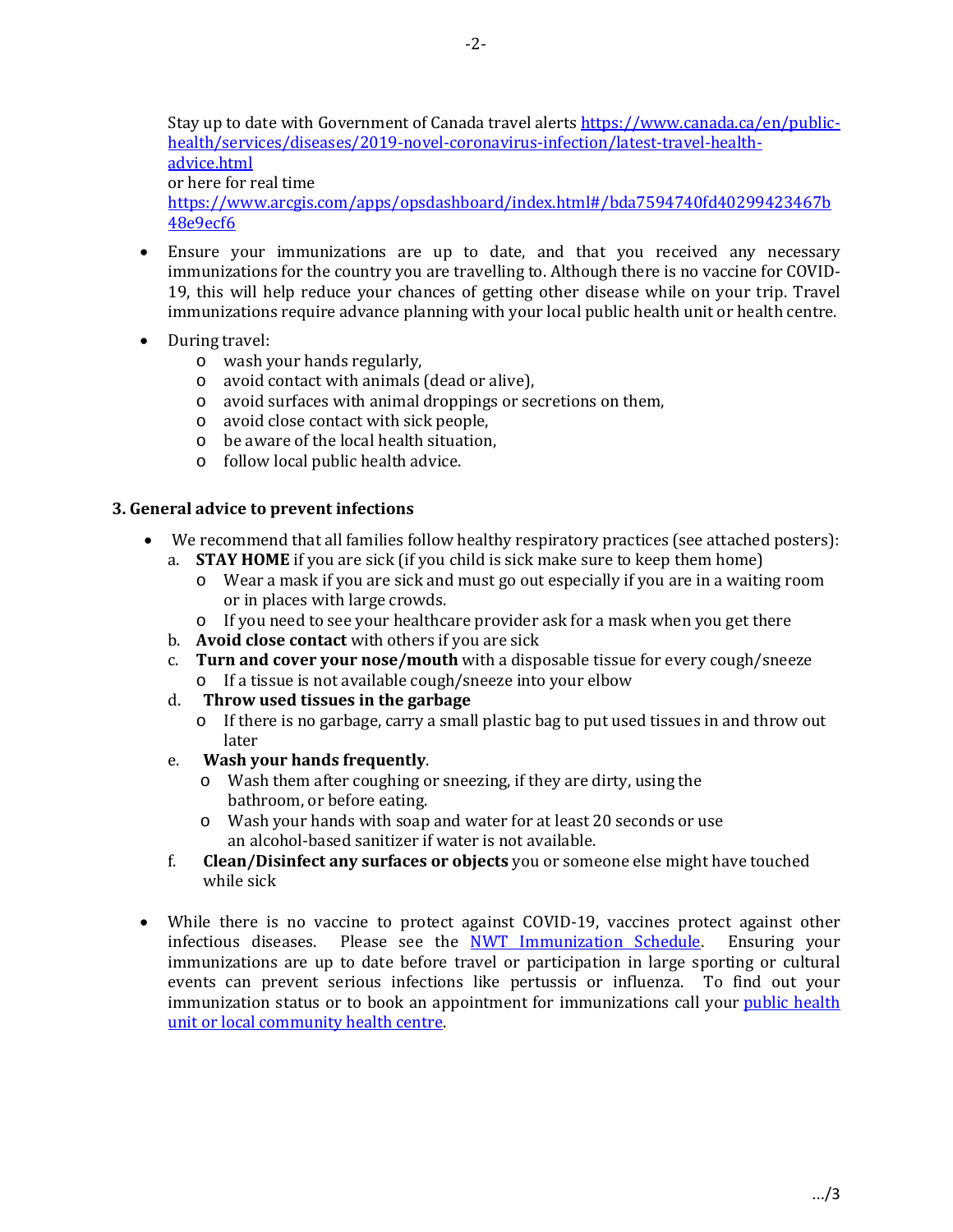-3-

# **4. General advice for schools, and day home/day care operators**

# • **Individual level**

- o Practice social distancing when ill.
- o Ask parents to keep children home who exhibit cold and flu-like symptoms.
- o Encourage staff to refrain from coming to work if they have cold and flu-like symptoms.

## • **Handwashing**

- o Encourage all students to keep unwashed hands out of their mouths, eyes, etc.
- o Encourage all students to use soap to wash hands for at least 20 seconds

## • **Classroom/School/Daycare level**

- o Have staff review hand-washing techniques with students.
- o Discourage the sharing of food and drinks.
- o Soap is preferred especially if hands are visibly dirty. If soap is not accessible use alcohol-based sanitizer.
- o Encourage maintenance and staff to use effective cleaning products on all hightouch surfaces daily.
- o Increase frequency of cleaning by maintenance staff and upgrade via the use of more effective cleaning products.

## • **System/District level**

- o Ensure that your staff are vigilant in monitoring the student body, especially in cases where students exhibit symptoms associated with the virus.
- o Establish a process for determining whether students and daycare children are contracting the virus and a system for reporting updates to health officials.
- o Share overall school strategies for dealing with the spread of the virus should school/district be impacted.
- o Our Office is not recommending the use of masks in school or daycare settings.
- o At this time, our Office is not recommending that schools cancel classes or daycares close. Refer to your policy on school or daycare closure should closure or dismissals become necessary.
- o Take action without stigmatizing any students/families/populations.
- o If you have planned out-of-district trips overseas where there are reported outbreaks at the destination, consider cancellation.

Finally, the global COVID-19 situation is changing quickly and it is important to prepare in case you or a family member get sick. This may include preparing supplies such as food or medications. Here is a link to some recommendations from the Public Health Agency of Canada: [https://www.canada.ca/en/public-health/services/diseases/2019-novel-coronavirus](https://www.canada.ca/en/public-health/services/diseases/2019-novel-coronavirus-infection/being-prepared.html)[infection/being-prepared.html](https://www.canada.ca/en/public-health/services/diseases/2019-novel-coronavirus-infection/being-prepared.html)

For the most up-to-date information, visit the COVID-19 section of the Department of Health and Social Services website: [https://www.hss.gov.nt.ca/en/services/coronavirus-disease-covid-19.](https://www.hss.gov.nt.ca/en/services/coronavirus-disease-covid-19) This website also links to important Government of Canada sites.